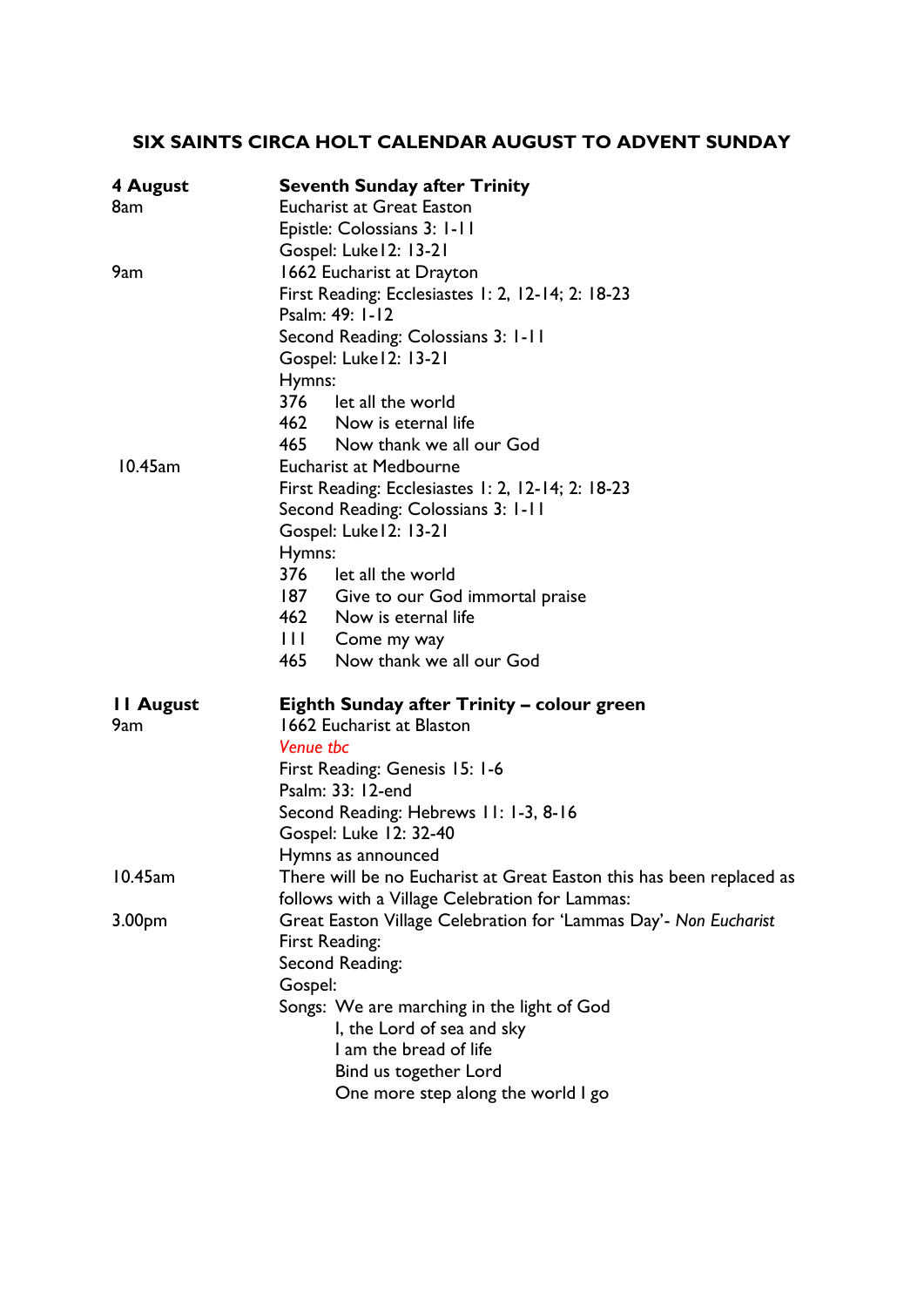| 18 August | <b>BVM</b>                                                       |  |
|-----------|------------------------------------------------------------------|--|
| 9am       | 1662 Eucharist at Bringhurst                                     |  |
|           | First Reading: Revelation 11: 19-12: 6, 10                       |  |
|           | Psalm: 45 10 - 17                                                |  |
|           | Second Reading: Galatians 4: 4-7                                 |  |
|           | Gospel: Luke 1: 46-55                                            |  |
|           | Hymns:                                                           |  |
|           | 34 I<br>Jesus, good above all other                              |  |
|           | 166 For Mary, mother of our Lord                                 |  |
|           | 612 Tell out, my soul                                            |  |
| 10.45am   | <b>Eucharist in Medbourne</b>                                    |  |
|           | (Prayer A)                                                       |  |
|           | Organist: lan Imlay                                              |  |
|           | First Reading: Revelation 11: 19-12: 6, 10                       |  |
|           | Psalm: 45 10 - 17                                                |  |
|           | Second Reading: Galatians 4: 4-7                                 |  |
|           | Gospel: Luke I: 46-55                                            |  |
|           | Hymns:                                                           |  |
|           | 34 I<br>Jesus, good above all other                              |  |
|           | Sung Gloria: Glory in the highest (Tune: Evelyns)                |  |
|           | 586<br>Sing we of the blessed mother                             |  |
|           | $\mathbf{1}$<br>Alleluia, sing to Jesus                          |  |
|           | Sung Sanctus and Benedictus Holy, most holy (Tune: Slane)        |  |
|           | Sung Agnus Dei O Lamb of God (Tune: Repton)                      |  |
|           | For Mary, mother of our Lord<br><u>166 —</u>                     |  |
|           |                                                                  |  |
|           |                                                                  |  |
|           | 612<br>Tell out, my soul                                         |  |
| 6pm       | Please note that there will be no Evening Prayer at Great Easton |  |
|           |                                                                  |  |
| 25 August | <b>Tenth Sunday after Trinity</b>                                |  |
| 8am       | 1662 Eucharist at Medbourne                                      |  |
|           | First Reading: Isaiah 58.9b-end                                  |  |
|           | Second Reading: Hebrews 12.18-end                                |  |
|           | Gospel: Luke 13.10-17                                            |  |
| 9am       | <b>1662 Eucharist at Stockerston</b>                             |  |
|           | First Reading: Isaiah 58.9b-end                                  |  |
|           | Psalm: 103.1-8                                                   |  |
|           | Second Reading: Hebrews 12.18-end                                |  |
|           | Gospel: Luke 13.10-17                                            |  |
|           | Hymns:                                                           |  |
|           | 36<br>Angel-voices ever singing                                  |  |
|           | 354<br>Jesus shall reign, where'er the sun                       |  |
|           | 201<br>God is love, his the care                                 |  |
| 10.45am   | <b>Eucharist at Great Easton</b>                                 |  |
|           | First Reading: Isaiah 58.9b-end                                  |  |
|           | Psalm: 103.1-8                                                   |  |
|           | Second Reading: Hebrews 12.18-end<br>Gospel: Luke 13.10-17       |  |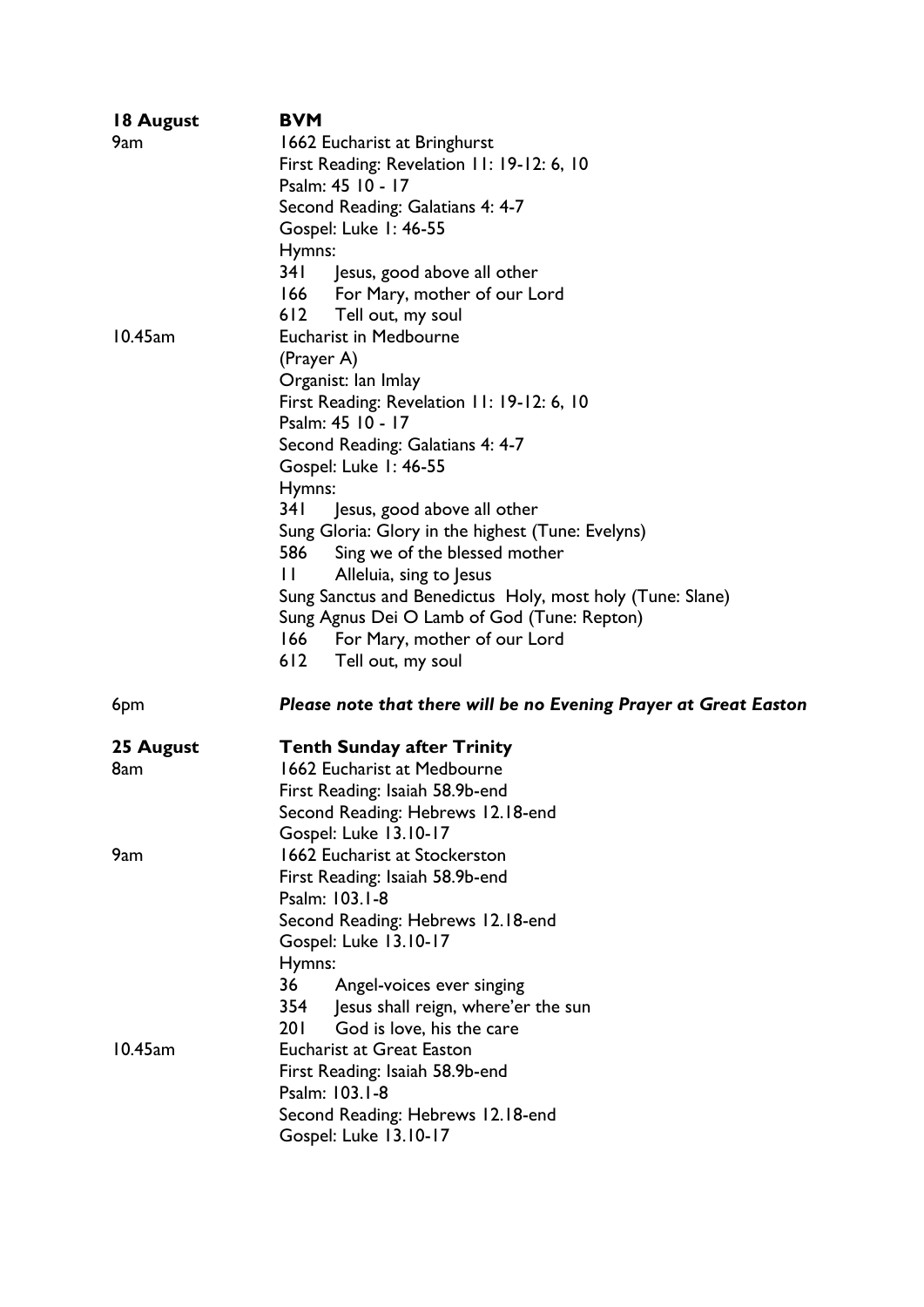Hymns:

- Angel-voices ever singing
- Jesus shall reign, where'er the sun
- 290 Lord of the dance
- I come with joy, a child of God
- God is love, his the care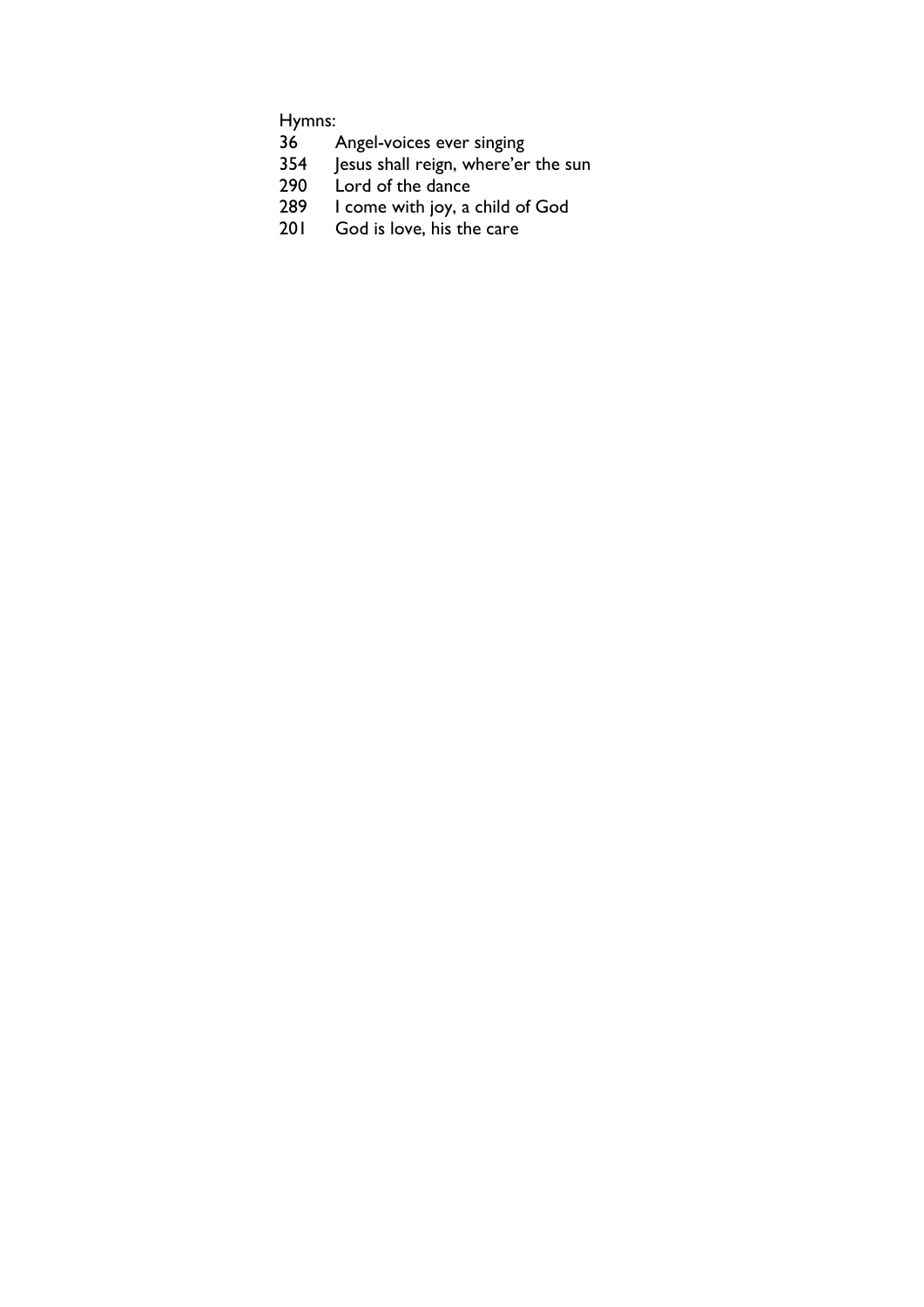| I September  | <b>Eleventh Sunday after Trinity</b>                                        |  |
|--------------|-----------------------------------------------------------------------------|--|
| 8am          | <b>Eucharist at Great Easton</b>                                            |  |
|              | Epistle: Hebrews 13:1 - 8, 15, 16                                           |  |
|              | Gospel: Luke 14:1, 7-14                                                     |  |
| 9am          | 1662 Eucharist at Drayton                                                   |  |
|              | First Reading: Ecclesiasticus 10: 12-18 or Proverbs 25: 6-7 (SB to confirm) |  |
|              | Psalm: 112                                                                  |  |
|              | Second Reading: Hebrews 13:1 - 8, 15, 16                                    |  |
|              | Gospel: Luke 14:1, 7-14                                                     |  |
|              | <b>Hymns</b>                                                                |  |
|              | 36<br>Angel-voices ever singing                                             |  |
|              | Jesus shall reign where'er the sun<br>354                                   |  |
|              | 201<br>God is love: his the care                                            |  |
| 10.45am      | Organist: IL<br>Eucharist at Medbourne                                      |  |
|              | First Reading: Ecclesiasticus 10: 12-18 or Proverbs 25: 6-7 (SB to confirm) |  |
|              | Second Reading: Hebrews 13:1-8, 15, 16                                      |  |
|              | Gospel: Luke 14:1, 7-14                                                     |  |
|              | <b>Hymns</b>                                                                |  |
|              | 36<br>Angel-voices ever singing                                             |  |
|              | 354 Jesus shall reign where'er the sun                                      |  |
|              | 201<br>God is love: his the care                                            |  |
|              | 89 —<br>Christ's is the world in which we move.                             |  |
|              | <u>154 - </u><br>Fill thou my life, O Lord my God                           |  |
| 8 September  | <b>Twelfth Sunday after Trinity</b>                                         |  |
| 9am          | 1662 Eucharist at Blaston                                                   |  |
|              | <b>Venue tbc</b> $-$ SB to confirm                                          |  |
|              | First Reading: Deuteronomy 30:15-end                                        |  |
|              | Psalm: I                                                                    |  |
|              | Second Reading: Philemon 1-21                                               |  |
|              | Gospel: Luke 14: 25-33                                                      |  |
|              | Hymns as announced                                                          |  |
| 10.45am      | Eucharist at Great Easton<br>Organist: IL                                   |  |
|              | First Reading: Deuteronomy 30:15-end                                        |  |
|              | Psalm: I                                                                    |  |
|              | Second Reading: Philemon 1-21                                               |  |
|              | Gospel: Luke 14: 25-33                                                      |  |
|              | Hymns:                                                                      |  |
|              | All creatures of our God and King<br>6                                      |  |
|              | 483<br>O God, our help in ages past                                         |  |
|              | 462<br>Now is eternal life                                                  |  |
|              | 72<br>Bread is blessed and broken                                           |  |
|              | 189<br>Glorious things of thee are spoken                                   |  |
| 15 September | <b>Thirteenth Sunday after Trinity</b>                                      |  |
| 9am          | 1662 Eucharist at Bringhurst                                                |  |
|              | First Reading: Exodus 32: 7-14                                              |  |
|              | Psalm: 51: 1-11                                                             |  |
|              | Second Reading: ITimothy I: 12-17                                           |  |
|              | Gospel: Luke 15: 1-10                                                       |  |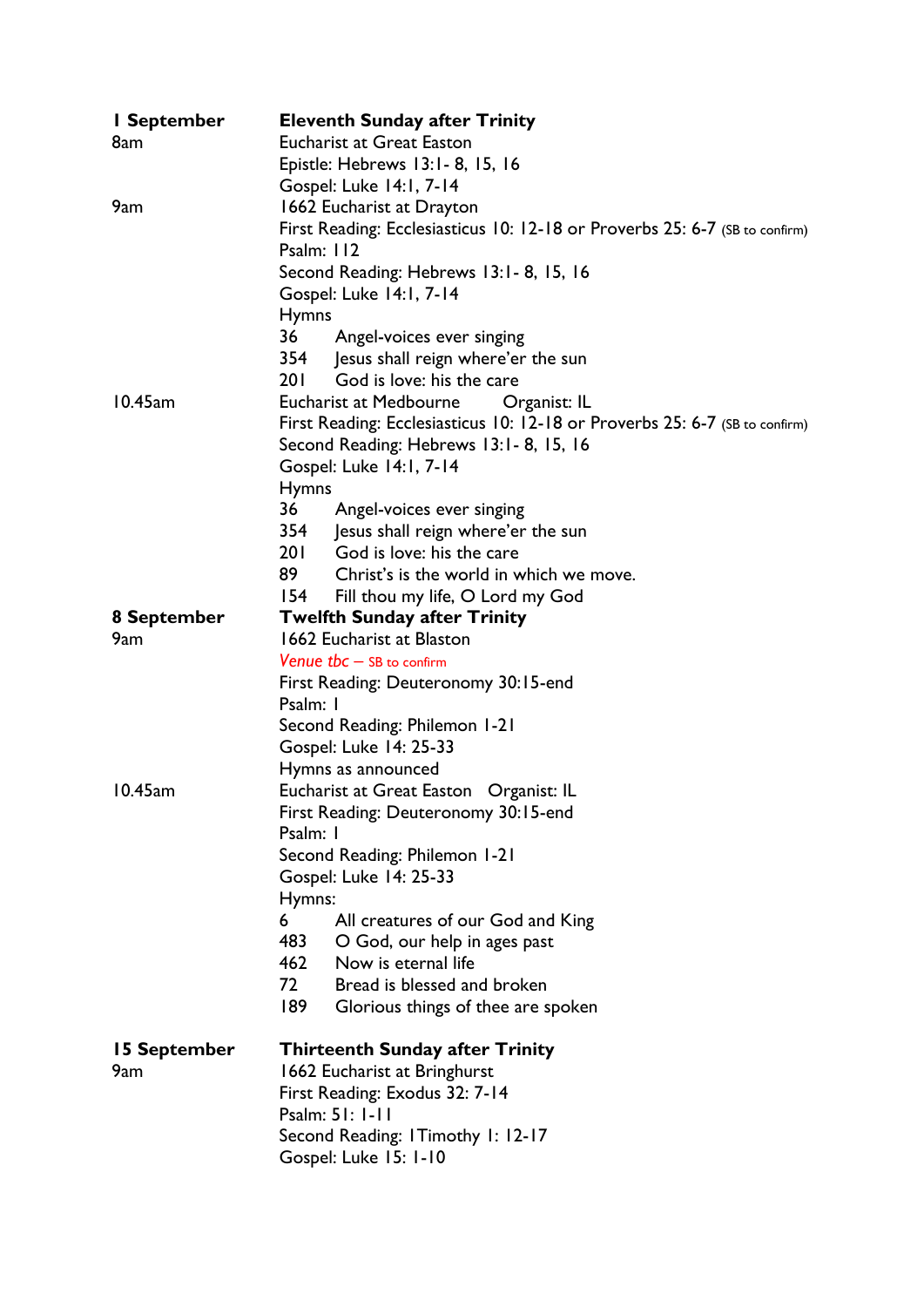|              | Hymns:                                                                       |  |  |
|--------------|------------------------------------------------------------------------------|--|--|
|              | 460 New ev'ry morning is the love                                            |  |  |
|              | 609 Teach me, my God and King                                                |  |  |
|              | 550<br>Praise, my soul, the King of heaven                                   |  |  |
| 10.45am      | Eucharist at Medbourne Organist: IL                                          |  |  |
|              | First Reading: Exodus 32: 7-14                                               |  |  |
|              | Psalm: 51: 1-11                                                              |  |  |
|              | Second Reading: ITimothy I: 12-17                                            |  |  |
|              | Gospel: Luke 15: 1-10                                                        |  |  |
|              | Hymns:                                                                       |  |  |
|              | <b>460</b><br>New ev'ry morning is the love                                  |  |  |
|              | Sung Gloria: Glory in the highest (Tune: Evelyns)                            |  |  |
|              | Teach me, my God and King<br>609                                             |  |  |
|              | 518<br>O praise ye the Lord                                                  |  |  |
|              | Sung Sanctus and Benedictus: Holy, most holy (Tune: Slane)                   |  |  |
|              | Sung Agnus Dei O Lamb of God (Tune: Repton)                                  |  |  |
|              | 410 Lord of all hopefulness                                                  |  |  |
|              | 550 Praise, my soul, the King of heaven                                      |  |  |
| 6pm          | <b>Evening Prayer at Great Easton</b>                                        |  |  |
|              |                                                                              |  |  |
| 22 September | <b>Fourteenth Sunday after Trinity</b>                                       |  |  |
| 8am          | 1662 Eucharist at Medbourne                                                  |  |  |
|              | First Reading: Amos 8: 4 - 7                                                 |  |  |
|              | Second Reading: I Timothy 2: I-7                                             |  |  |
|              | Gospel: Luke 16: 1-13                                                        |  |  |
| 9am          | <b>1662 Eucharist at Stockerston</b>                                         |  |  |
|              | First Reading: Amos 8: 4 - 7                                                 |  |  |
|              | Psalm: $113$                                                                 |  |  |
|              | Second Reading: I Timothy 2: I-7                                             |  |  |
|              | Gospel: Luke 16: 1-13                                                        |  |  |
|              | Hymns: (check with SB)                                                       |  |  |
|              | 555 Praise to the Lord                                                       |  |  |
|              | How sweet the name of Jesus sounds<br>282 -                                  |  |  |
|              | 341<br>Jesus, good above all others                                          |  |  |
| 10.45am      | <b>Eucharist at Great Easton</b>                                             |  |  |
|              | First Reading: Amos 8: 4 - 7                                                 |  |  |
|              | Psalm: 113                                                                   |  |  |
|              | Second Reading: I Timothy 2: 1-7                                             |  |  |
|              | Gospel: Luke 16: 1-13                                                        |  |  |
|              | Hymns:                                                                       |  |  |
|              | 87<br>Christ is our cornerstone                                              |  |  |
|              |                                                                              |  |  |
|              | 341<br>Jesus, good above all others                                          |  |  |
|              | 555 Praise to the Lord                                                       |  |  |
|              | 282<br>How sweet the name of Jesus sounds<br>465<br>Now thank we all our God |  |  |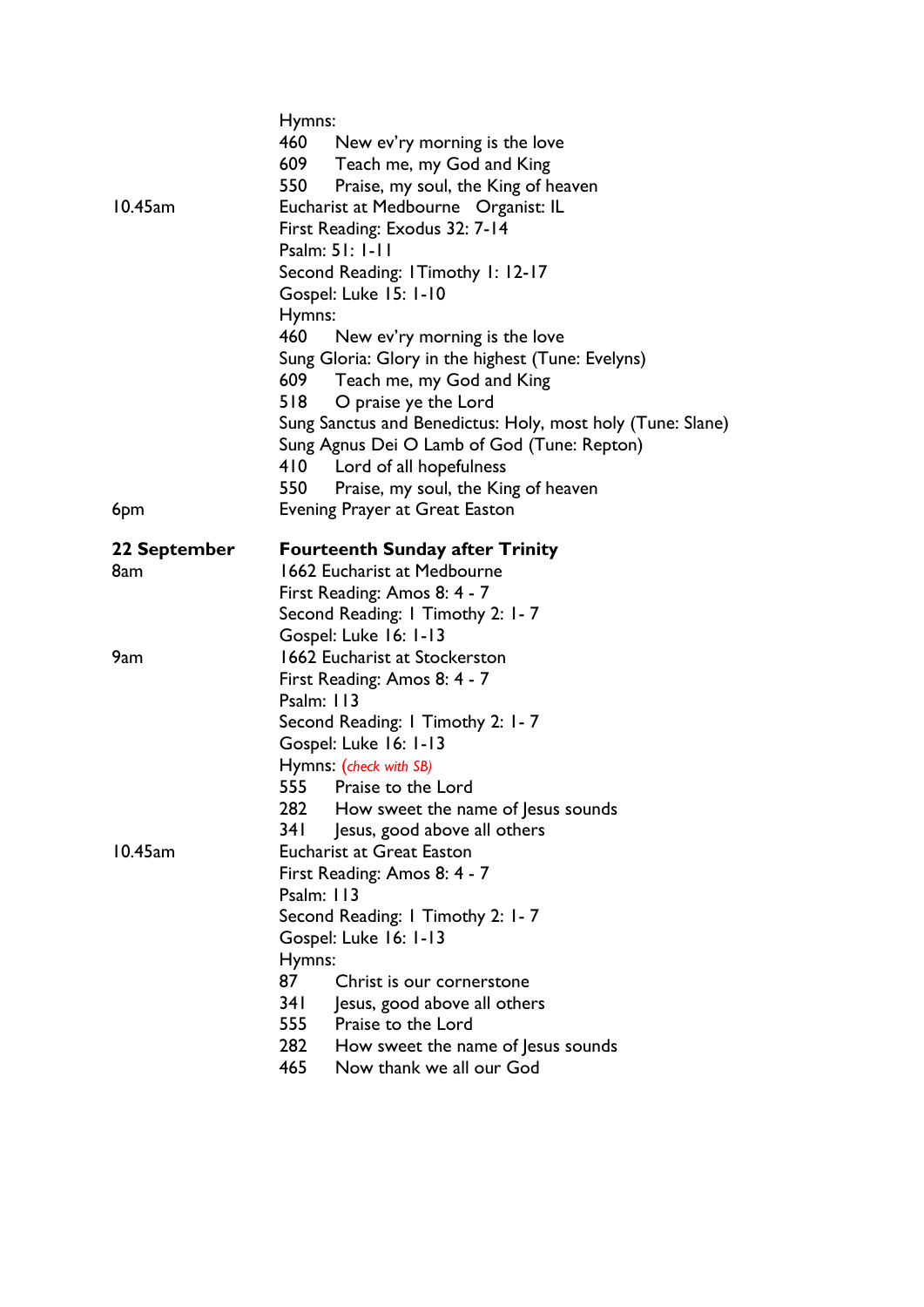| 29 September | Michael and All Angels (Fifteeth Sunday after Trinity)  |                                  |
|--------------|---------------------------------------------------------|----------------------------------|
| 10.45am      | United Eucharist Service at Blaston                     |                                  |
|              | <b>Venue tbc <math>-</math> SB to confirm</b>           |                                  |
|              | First Reading: Genesis 28: 10-17 or Revelation 12: 7-12 |                                  |
|              |                                                         | Psalm: 103:19-end                |
|              | Second Reading: Revelation 12: 7-12 or Hebrews 1: 5-end |                                  |
|              |                                                         | Gospel: John 1: 47 - end         |
|              |                                                         | Hymns: (check with SB)           |
|              | 743                                                     | Ye holy angels bright            |
|              | 19                                                      | All my hope on God is founded    |
|              | 747                                                     | Ye watchers and ye holy ones     |
|              | 373                                                     | Lead us heav'nly Father, lead us |
|              | 465                                                     | Now thank we all our God         |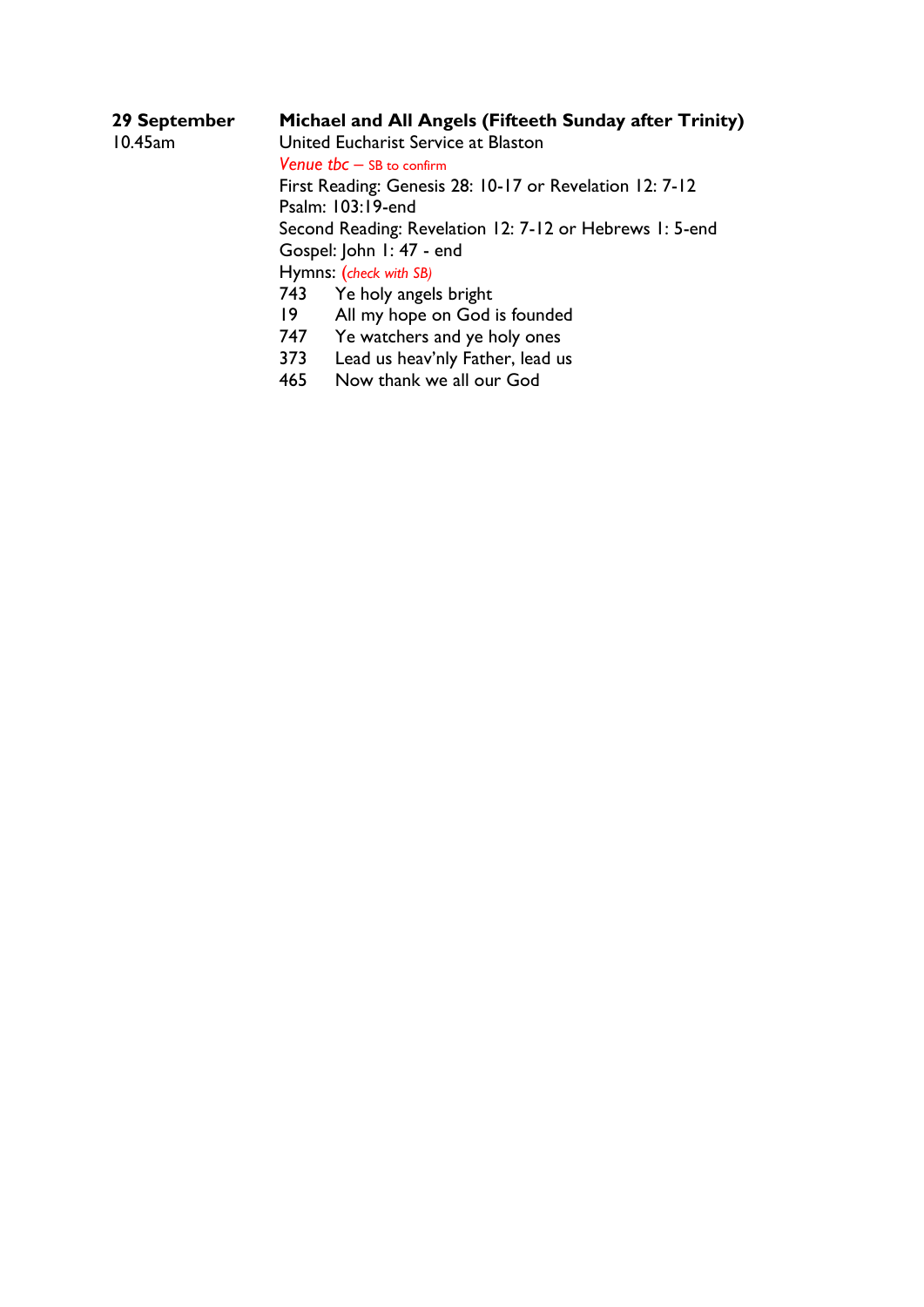| <b>6 October</b> | <b>Sixteenth Sunday after Trinity</b>                                     |  |  |
|------------------|---------------------------------------------------------------------------|--|--|
| 8am              | <b>Eucharist at Great Easton</b>                                          |  |  |
|                  | Epistle: 2 Timothy I: I-14                                                |  |  |
|                  | Gospel: Luke 17: 5-10                                                     |  |  |
| 9am              | 1662 Eucharist at Drayton                                                 |  |  |
|                  | First Reading: Habakkuk 1:1-4, 2: 1 - 4                                   |  |  |
|                  | Psalm: 37: 1-9                                                            |  |  |
|                  | Epistle: 2 Timothy I: I-14                                                |  |  |
|                  | Gospel: Luke 17: 5-10                                                     |  |  |
|                  | <b>Hymns</b>                                                              |  |  |
|                  | 518<br>O praise ye the Lord                                               |  |  |
|                  | 462 Now is eternal life                                                   |  |  |
|                  | 189<br>Glorious things, of thee are spoken                                |  |  |
| I lam            | Medbourne Family Harvest Festival IL                                      |  |  |
|                  | followed by Harvest Lunch (Service Sheet)                                 |  |  |
|                  |                                                                           |  |  |
| 13 October       | Seventeenth Sunday after Trinity – colour green                           |  |  |
| I lam            | Harvest Family Eucharist at Great Easton<br>ΙL                            |  |  |
|                  | followed by Harvest Lunch (Service Sheet)                                 |  |  |
| 6pm              | Harvest Evensong at Blaston (Service Sheet)                               |  |  |
|                  |                                                                           |  |  |
| 20 October       | <b>Eighteenth Sunday after Trinity - colour green</b>                     |  |  |
| 9am              | 1662 Eucharist at Bringhurst                                              |  |  |
|                  | First Reading: Genesis 32: 22 - 31                                        |  |  |
|                  | Psalm: 121                                                                |  |  |
|                  | Second Reading: ITimothy 3:14 - 4:5                                       |  |  |
|                  | Gospel: Luke 18: 1-8                                                      |  |  |
|                  | Hymns:                                                                    |  |  |
|                  | 210<br>God of mercy, God of grace                                         |  |  |
|                  | O thou who camest from above<br>524                                       |  |  |
| 10.45am          | 402<br>Lord enthroned in heav'ly splendour                                |  |  |
|                  | <b>Eucharist at Medbourne</b><br>IL<br>First Reading: Genesis 32: 22 - 31 |  |  |
|                  |                                                                           |  |  |
|                  | Second Reading: I Timothy 3:14 - 4:5<br>Gospel: Luke 18: 1-8              |  |  |
|                  | Hymns:                                                                    |  |  |
|                  | 210                                                                       |  |  |
|                  | God of mercy, God of grace<br>281<br>How shall I sing that majesty        |  |  |
|                  | 524<br>O thou who camest from above                                       |  |  |
|                  | 73<br>Bread of heav'n, on thee we feed                                    |  |  |
|                  | 402<br>Lord enthroned in heav'ly splendour                                |  |  |
|                  | <b>Stockerston Harvest Festival</b><br>IL                                 |  |  |
| 3pm              | (Service Sheet)                                                           |  |  |
|                  | <b>Guest Preacher:</b>                                                    |  |  |
|                  | The Venerable Richard Worsfold,                                           |  |  |
|                  | Archdeacon of Leicester                                                   |  |  |
| 6pm              | Please note that there will be no Evening Prayer at Great Easton          |  |  |
|                  |                                                                           |  |  |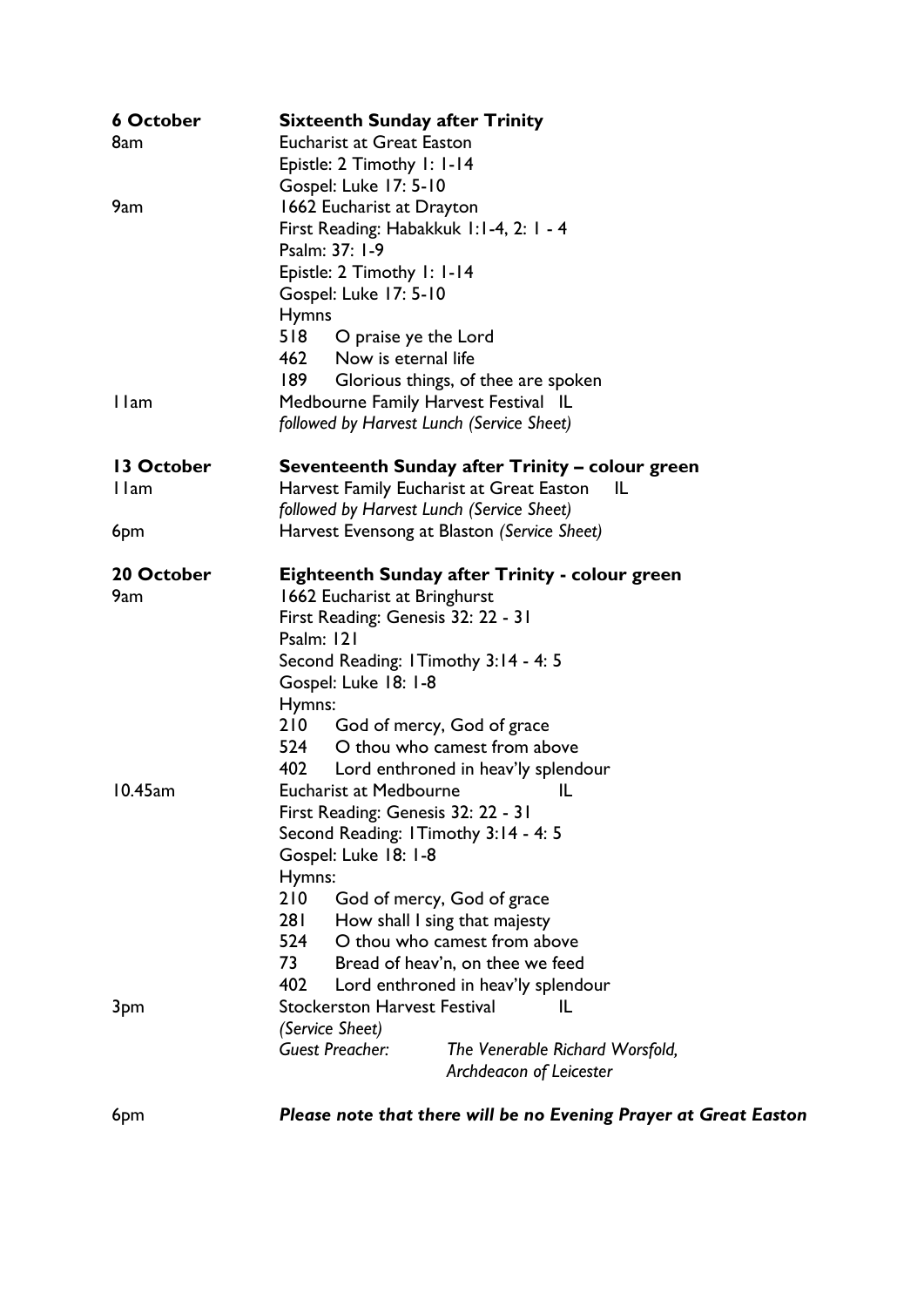| 27 October | <b>Bible Sunday</b>                        |
|------------|--------------------------------------------|
| 8am        | 1662 Eucharist at Medbourne                |
|            | First Reading: Isaiah 45:22 – end          |
|            | Second Reading: Romans 15: 1-6             |
|            | Gospel: Luke 4: 16-24                      |
| 9am        | 1662 Eucharist at Stockerston              |
|            | First Reading: Isaiah 45:22 – end          |
|            | Psalm: 119:129-136                         |
|            | Second Reading: Romans 15: 1-6             |
|            | Gospel: Luke 4: 16-24                      |
|            | Hymns:                                     |
|            | 86 —<br>Christ is made the sure foundation |
|            | 418 Lord, they word abideth                |
|            | 102 Come down, O Love divine               |
| 10.45am    | <b>Eucharist at Great Easton</b>           |
|            | First Reading: Amos 8: 4 - 7               |
|            | Psalm: $113$                               |
|            | Second Reading: I Timothy 2: I-7           |
|            | Gospel: Luke 16: 1-13                      |
|            | Hymns:                                     |
|            | 87<br>Christ is our cornerstone            |
|            | 418<br>Lord, they word abideth             |
|            | 336<br>Jesus calls us to confess him       |
|            | 102<br>Come down, O Love divine            |
|            | 740<br>Will you come and follow me         |
|            |                                            |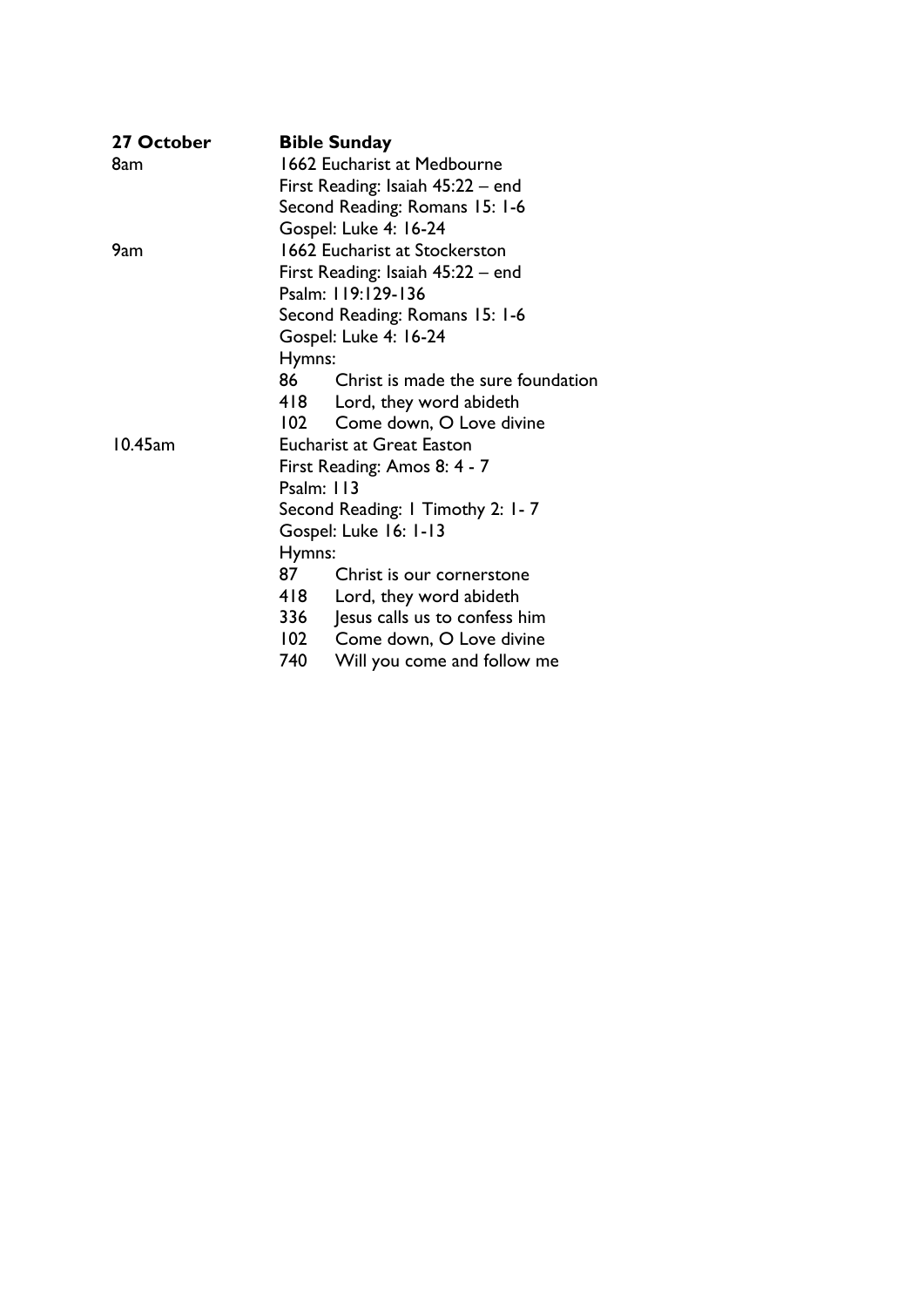| <b>3 November</b> | Kept as All Saints (am services) and All Souls (pm service)<br><b>Fourth before Advent</b> |  |  |
|-------------------|--------------------------------------------------------------------------------------------|--|--|
| 8am               | <b>Eucharist at Great Easton</b>                                                           |  |  |
|                   | Epistle: Revelation 21: 1-6a                                                               |  |  |
|                   | Gospel: John 11: 32-44                                                                     |  |  |
| 9am               | 1662 Eucharist at Drayton                                                                  |  |  |
|                   | First Reading: Wisdom 3: 1-9                                                               |  |  |
|                   | Psalm: 24: 1-6                                                                             |  |  |
|                   | Second Reading: Revelation 21: 1-6a                                                        |  |  |
|                   | Gospel: John 11: 32-44                                                                     |  |  |
|                   | Hymns 36, 306, 743                                                                         |  |  |
| 10.45am           | Eucharist with Baptism at Medbourne - Organist: IL                                         |  |  |
|                   | (Service Sheet)                                                                            |  |  |
| 6pm               | All Souls Service at Great Easton - colour black or purple<br>IL.                          |  |  |
|                   | (Service Sheet)                                                                            |  |  |
| 10 November       | <b>Remembrance Sunday</b>                                                                  |  |  |
| 9am               | 1662 Eucharist at Medbourne                                                                |  |  |
| 10.15am           | <b>Remembrance Service in Medbourne IL</b>                                                 |  |  |
|                   | followed by Act of Remembrance at the War Memorial,                                        |  |  |
|                   | Medbourne IL                                                                               |  |  |
| 17 November       | Second Sunday before Advent – colour green                                                 |  |  |
| 9am               | 1662 Eucharist at Bringhurst                                                               |  |  |
|                   | First Reading: Malachi 4:1-2a                                                              |  |  |
|                   | Psalm: 98                                                                                  |  |  |
|                   | Second Reading: 2 Thessalonians 3: 6-13                                                    |  |  |
|                   | Gospel: Luke 21: 5-19                                                                      |  |  |
|                   | Hymns:                                                                                     |  |  |
|                   | 93<br>Christ, whose glory fills the skies                                                  |  |  |
|                   | 189<br>Glorious things of thee are spoken                                                  |  |  |
|                   | 64<br>Be thou my vision                                                                    |  |  |
| 10.45am           | Eucharist at Medbourne<br>IL                                                               |  |  |
|                   | First Reading: Malachi 4:1-2a                                                              |  |  |
|                   | Psalm: 98                                                                                  |  |  |
|                   | Second Reading: 2 Thessalonians 3: 6-13                                                    |  |  |
|                   | Gospel: Luke 21: 5-19                                                                      |  |  |
|                   | Hymns:                                                                                     |  |  |
|                   | 93<br>Christ, whose glory fills the skies                                                  |  |  |
|                   | 152<br>Fight the good fight with all thy might                                             |  |  |
|                   | 119<br>Come, ye faithful, raise the anthem                                                 |  |  |
|                   | Ш<br>Come, my Way, my Truth, my Life                                                       |  |  |
|                   | 189<br>Glorious things of thee are spoken                                                  |  |  |
| 6pm               | Please note that there will be no Evening Prayer at Great Easton                           |  |  |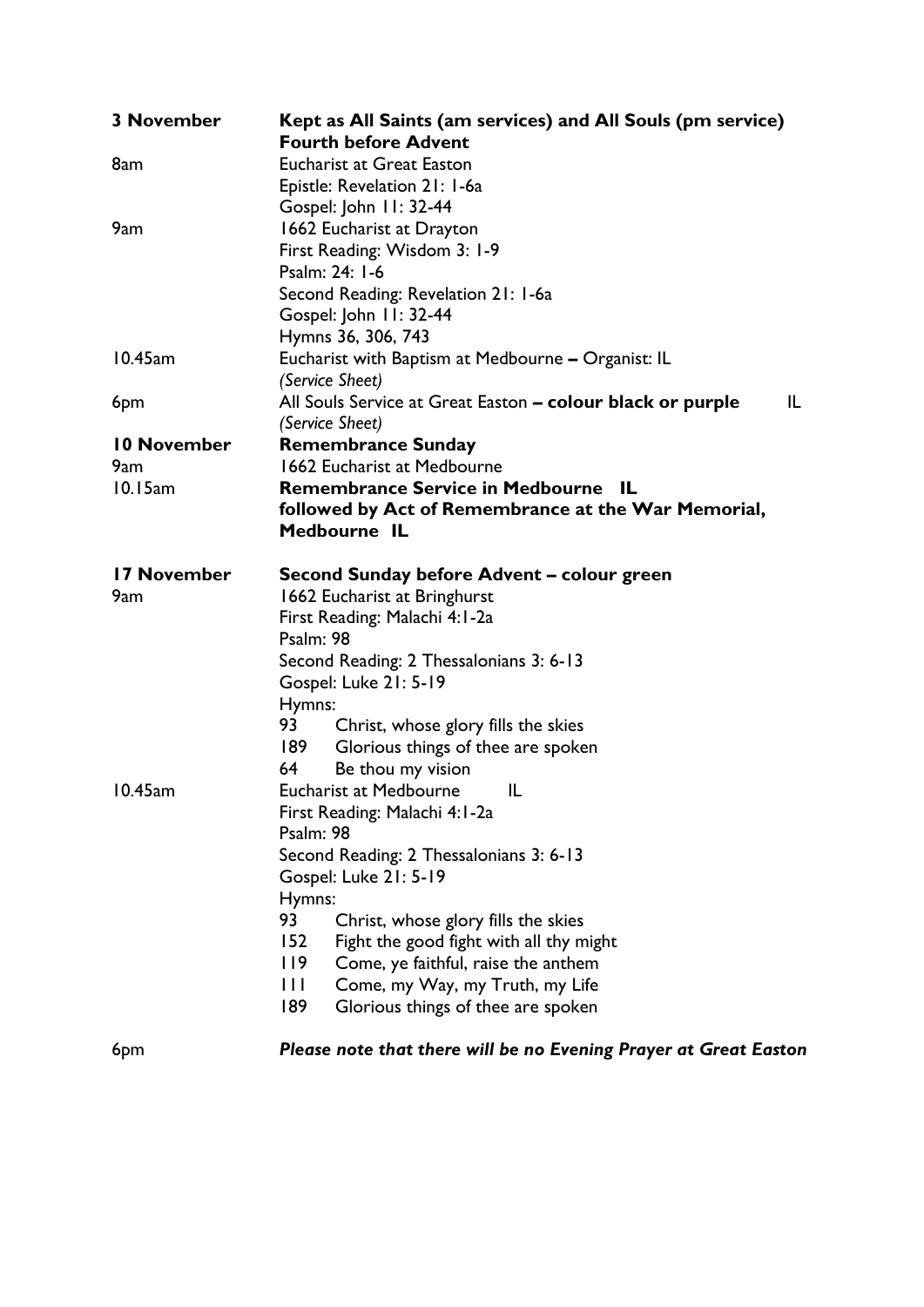| 24 November | <b>Christ the King - colour white</b>            |  |  |
|-------------|--------------------------------------------------|--|--|
| 8am         | 1662 Eucharist at Medbourne                      |  |  |
|             | First Reading: Jeremiah 23: 1-6                  |  |  |
|             | Second Reading: Colossians 1: 11-20              |  |  |
|             | Gospel: Luke 23: 33-43                           |  |  |
| 9am         | <b>1662 Eucharist at Stockerston</b>             |  |  |
|             | First Reading: Jeremiah 23: 1-6                  |  |  |
|             | Psalm: 46                                        |  |  |
|             | Second Reading: Colossians 1: 11-20              |  |  |
|             | Gospel: Luke 23: 33-43                           |  |  |
|             | Hymns:                                           |  |  |
|             | 536 O worship the King                           |  |  |
|             | 369 King of glory, king of peace                 |  |  |
|             | 125<br>Crown him with many crowns                |  |  |
| 10.45am     | Eucharist at Great Easton - service sheet IL     |  |  |
|             | First Reading: Jeremiah 23: 1-6                  |  |  |
|             | Psalm: 46                                        |  |  |
|             | Second Reading: Colossians 1: 11-20              |  |  |
|             | Gospel: Luke 23: 33-43                           |  |  |
|             | Hymns:                                           |  |  |
|             | 536 O worship the King                           |  |  |
|             | 565 Rejoice the Lord is King                     |  |  |
|             | 630<br>The head that one was crowned with thorns |  |  |
|             | 281<br>How shall I sing that majesty             |  |  |
|             | 92<br>Christ triumphant, ever reigning           |  |  |
|             |                                                  |  |  |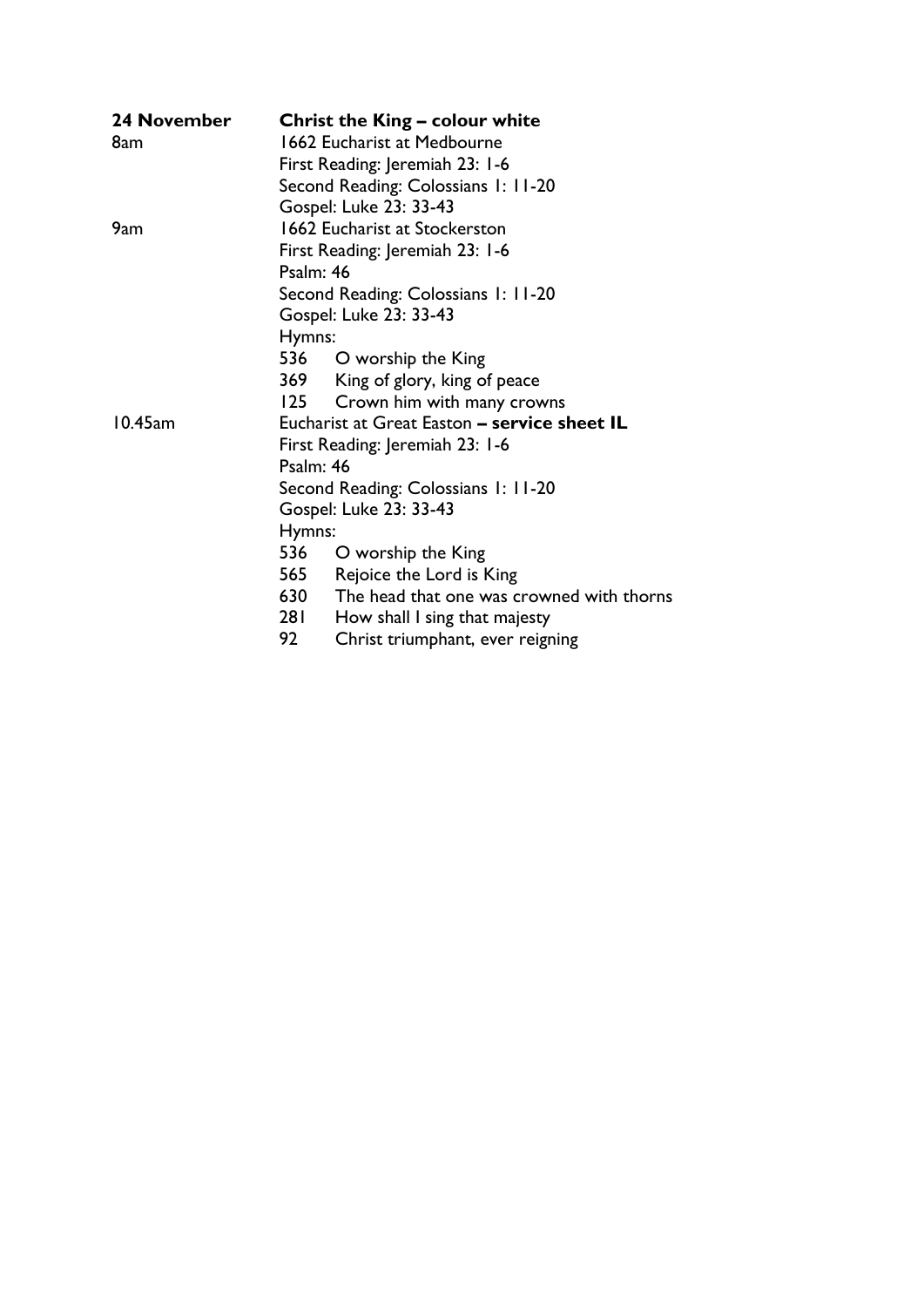| I December<br>8am<br>9am<br>10.45am<br>6pm                        | First Sunday of Advent – colour purple YEAR A<br><b>Eucharist at Great Easton</b><br>1662 Eucharist at Drayton<br><b>Eucharist at Medbourne</b><br>with Singers from Nevill Holt Opera<br>IL<br>Service of readings and carols for Advent<br>at Bringhurst<br>ΙL          |
|-------------------------------------------------------------------|---------------------------------------------------------------------------------------------------------------------------------------------------------------------------------------------------------------------------------------------------------------------------|
| <b>5 December</b><br>6.10 <sub>pm</sub>                           | <b>Welland Valley Scouts Service</b><br>IL                                                                                                                                                                                                                                |
| 8 December<br>9am<br>10.45am                                      | <b>Second Sunday of Advent</b><br>1662 Eucharist at Blaston<br><b>Christmas Tree Service at Great Easton</b><br>(Christmas Tree Festival on 7/8 Dec)<br>IL                                                                                                                |
| 9 December                                                        | Carol Singing in aid of the Children's Society<br>in Great Easton                                                                                                                                                                                                         |
| <b>II</b> December                                                | Carol Singing in aid of the Children's Society<br>in Great Easton                                                                                                                                                                                                         |
| 14 December<br>7pm                                                | <b>Come and sing at Drayton</b>                                                                                                                                                                                                                                           |
| 15 December<br>9am<br>10.45am<br>3pm<br>6.30 <sub>pm</sub>        | <b>Third Sunday of Advent</b><br>1662 Eucharist at Bringhurst<br><b>Eucharist at Medbourne</b><br><b>Christingle at Great Easton</b><br><b>Rowell Camerata:</b><br>A Celebration of Christmas in Words and Music<br>David Beavan, Musical Director<br><b>At Medbourne</b> |
| 19 December                                                       | <b>Carol Service in Stockerston</b><br>with refreshments at Stockerston Hall                                                                                                                                                                                              |
| 7 <sub>pm</sub>                                                   |                                                                                                                                                                                                                                                                           |
| 20 December<br>9.30am                                             | <b>Bringhurst School Christmas Service</b><br>at Great Easton                                                                                                                                                                                                             |
| 22 December<br>8am<br>9am<br>5.30 pm rehearsal<br>7 <sub>pm</sub> | <b>Fourth Sunday of Advent</b><br>1662 Eucharist at Medbourne (tbc)<br>1662 Eucharist at Stockerston<br><b>Great Easton IL</b><br>Service of Nine Lessons and Carols<br>in Great Easton<br>IL                                                                             |